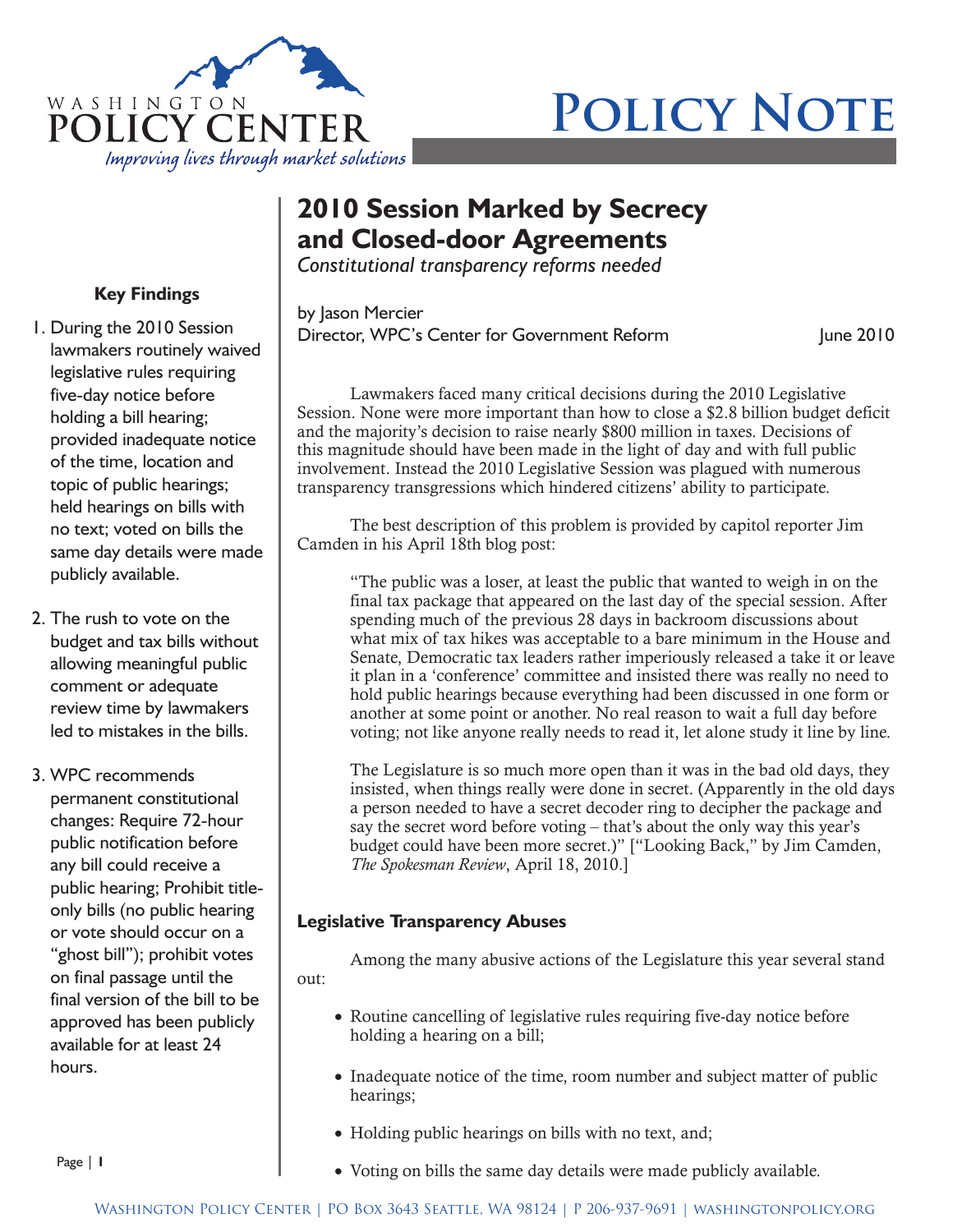#### **Five-Day Public Notice for Hearings Cancelled**

One of the first actions of the Legislature is to adopt rules which will govern how business is conducted. Rule 45 says in part:

"At least five days notice shall be given of all public hearings held by any committee other than the rules committee. Such notice shall contain the date, time and place of such hearing together with the title and number of each bill, or identification of the subject matter, to be considered at such hearing. By a majority vote of the committee members present at any committee meeting such notice may be dispensed with. The reason for such action shall be set forth in a written statement preserved in the records of the meeting."

This common sense requirement is to allow citizens from all corners of the state time to participate intelligently in the legislative process. By providing five days public notice and the details on the bills to be heard, citizens have time to organize their schedules to attend the hearing and to review the details of the bills being heard.

In practice, however, the majority often cancelled this rule.

#### **Inadequate Public Notice**

On March 4th the Senate Ways and Means Committee announced it would hold a public hearing that afternoon to consider a substitute bill to create a state income tax (SB 6250).

Not only was the public provided less than five hours notice of this hearing, no details on the substitute bill were available prior to the hearing, except for a blog post written by Senate Majority Leader Lisa Brown.

Another example is the public notification for the March 19th Senate Ways and Means Hearing.

Around 6 p.m. on March 18th a notice went out that there would be a Senate Ways and Means hearing on March 19th. Despite this short notice the real problem was that when it came to the time of the hearing and the location, the notice merely said TBA (To Be Announced).

It was not until the early afternoon of March 19th that the location of the hearing was announced as the Senate Rules room, but the time of the meeting was never announced, except for a brief statement on the floor of the Senate.

Also troubling is the fact that the Senate Rules room is not covered by TVW (the state's free public access TV channel), meaning only those who managed to learn when the meeting started and attend in person were able to hear the debate on the bills adopted.

This is despite the fact that an agenda on the Electronic Bill Book (though incorrect on the time and location of the meeting) claimed in bold letters across the top that the meeting would be "Broadcast LIVE on TVW."

The public hearing notification for a \$500 million bonds bill (HB 2561) also suffered from lack of meaningful disclosure.

Around 4:30 p.m. on April 9th notification went out that the Senate Ways and Means Committee would be holding a public hearing on April 11 at 4:30 p.m.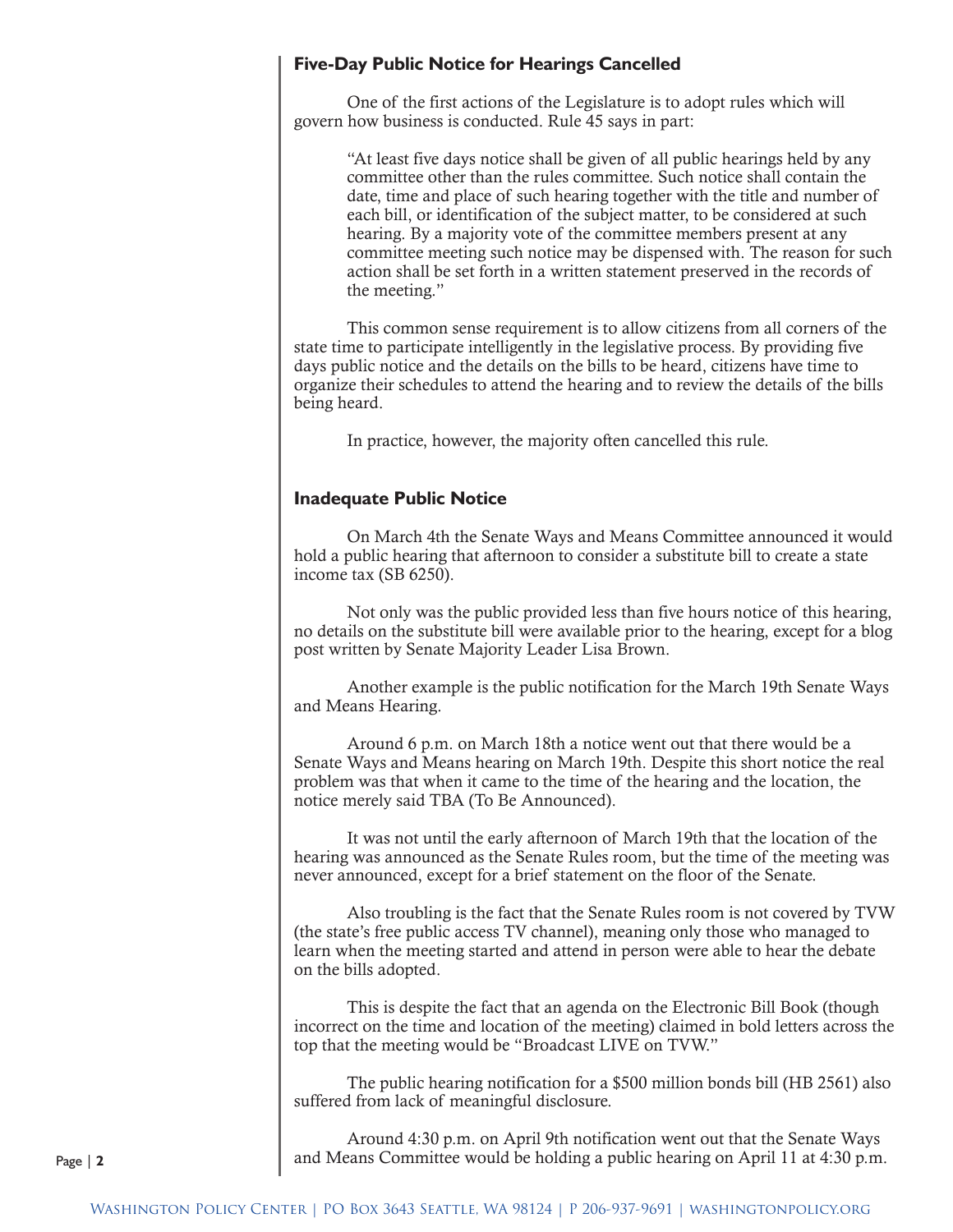with the agenda TBA. It was not until 5:30 p.m. on April 10th that details on the bills to be considered were made available. This means that people who wanted to comment on the bond proposal had less than 24 hours notice about attending a hearing on a Sunday.

Another example was the less than five hours notice provided for the conference committee meeting on an \$800 million tax increase plan (SB 6143). First notification of the public hearing went out at around 9 a.m. on Saturday April 10th. The hearing was held later that day at 1:30 p.m. The full House then voted on and passed that same 112 page tax bill later that evening, less than one day after it was made available for public comment.

Contrasting this procedure with the transparency requirements placed on local government, Tim Ford, Open Government Ombudsman for the Attorney General noted, "It would be illegal for a local government to provide less than 24 hours notice of a special meeting." [E-mail communication to the author from Tim Ford, March 4, 2010.]

#### **Hearings on Bills That Do Not Exist**

Inadequate public hearing notification was not the only problem this session. At least one bill was heard in a public hearing the day before it officially existed.

SB 6889 was heard by the Senate Ways and Means Committee in a public hearing on March 17th, even though the bill was not officially introduced until the following day.

Despite the fact that numerous government agency lobbyists were prepared to testify on the details of the proposal on March 17th, information on the bill was not given to the public until after the meeting started. The bill was later passed by the Senate Ways and Means Committee on March 19th at a hearing that was not adequately announced to the public (as previously discussed).

After passage by the full Senate on March 20, the rules were suspended in the House and SB 6889 was immediately placed on the second reading calendar. The House adopted the bill on March 22nd.

This means that outside of those government agency lobbyists that somehow knew about the bill before it officially existed, the public was not provided the opportunity to comment.

As noted below, the details on the agenda for that March 17th public hearing were not available until 7:28 p.m. the night before.

#### **Title-Only Bills**

Though title-only bills (also known as "ghost bills) are not a new phenomenon, holding hearings and taking action on them is. A title-only bill is just what it says, there is no text to the bill other than its title.

Perhaps the most notorious title-only bill of the 2010 Session was SB 6853. This bill was introduced on February 9th. On the same day it was subject to a public hearing in the Senate Ways and Means Committee (after waiving Rule 45) and was also adopted by the Committee. The bill contained no text, just a blank page below the printed title.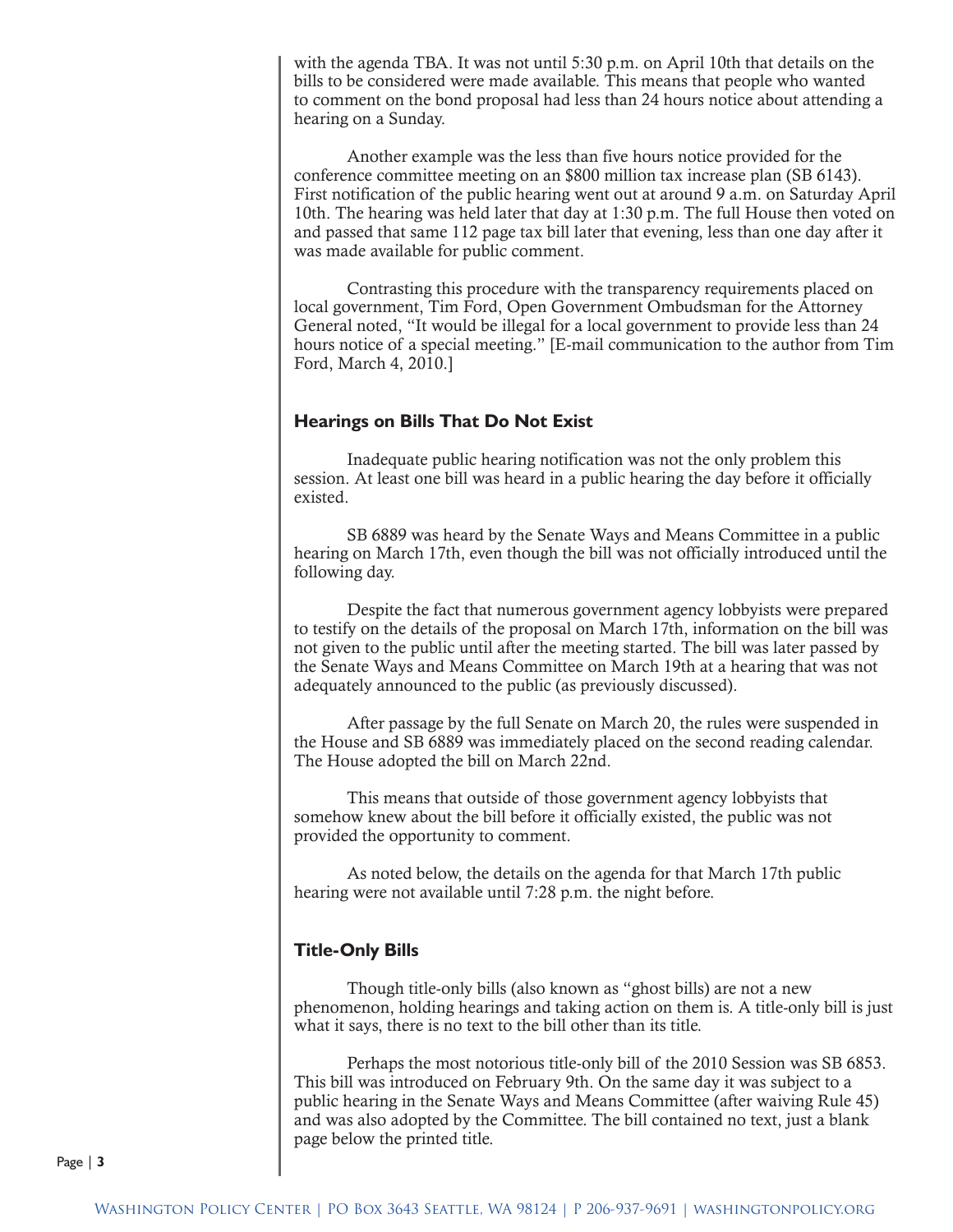It was not until the bill had already been passed to the Rules Committee for second reading that any actual bill text was posted on the Legislature's website.

In fact, it was not until a work session on March 17th that the bill text was made available in a public meeting. Even then, that text was different than the one posted online while the bill sat in the Rules Committee.

The details on how the March 17th work session was publicly announced are also troubling. The first notice of the meeting occurred at 11:42 a.m. on March 16th. At that time, however, the agenda for the March 17th meeting was blank. It was not until 7:28 p.m. the night before that details on the hearing were available, making it difficult for interested citizens to travel to Olympia to attend.

Although SB 6853 was not ultimately adopted by the Legislature, many of the provisions from the March 17th hearing were incorporated in the budget bill, SB 6444. This means the public was never allowed to comment on the policies adopted.

Another title-only bill was also heard by the House Ways and Means Committee on March 10th. The original agenda for March 10th indicated there would be a public hearing and the committee would take executive action on HB 2365, a bill with no text.

After the hearing began an amendment was introduced. Oddly the amendment was the same as the text of SB 6871, a proposal to increase car insurance fees the Senate had already rejected on March 8th by a vote of 20-26.

Unlike SB 6853, however, the House Ways and Means Committee ultimately did not pass HB 2365 after holding a public hearing on it.

#### **Same-Day Votes on Bills**

One of the first actions of the Senate during the 2010 Special Session was to adopt Senate Resolution 8719. The resolution made the following amendment to Rule 45:

"All reports of standing committees must be on the secretary's desk one hour prior to convening of the session in order to be read at said session. During any special session of the legislature, this rule may be suspended by a majority vote" [underlining in original].

By adding the underlined part above to Rule 45, the Senate indicated its willingness to allow a bill that is adopted by a committee to be voted on by the full Senate on the same day instead of making the bill available to Senators and the public for a full 24 hours.

This premeditated decision to allow expedited votes on bills was soon used to vote on a 112-page tax bill (SB 6143) and a 344-page budget bill (SB 6444) on the same day details of these two important bills were first made publicly available.

The rush to vote on these complicated and costly proposals without allowing public comment or adequate review time by lawmakers led to mistakes in the bills. Commenting on her numerous vetoes of parts of SB 6444, Governor Gregoire said she was partly correcting drafting errors. Also, a misunderstanding on the impact of a new soda pop tax contained in SB 6143 led the Speaker of the House, Frank Chopp, to ask the Governor to veto a tax increase he had earlier supported. She declined his request.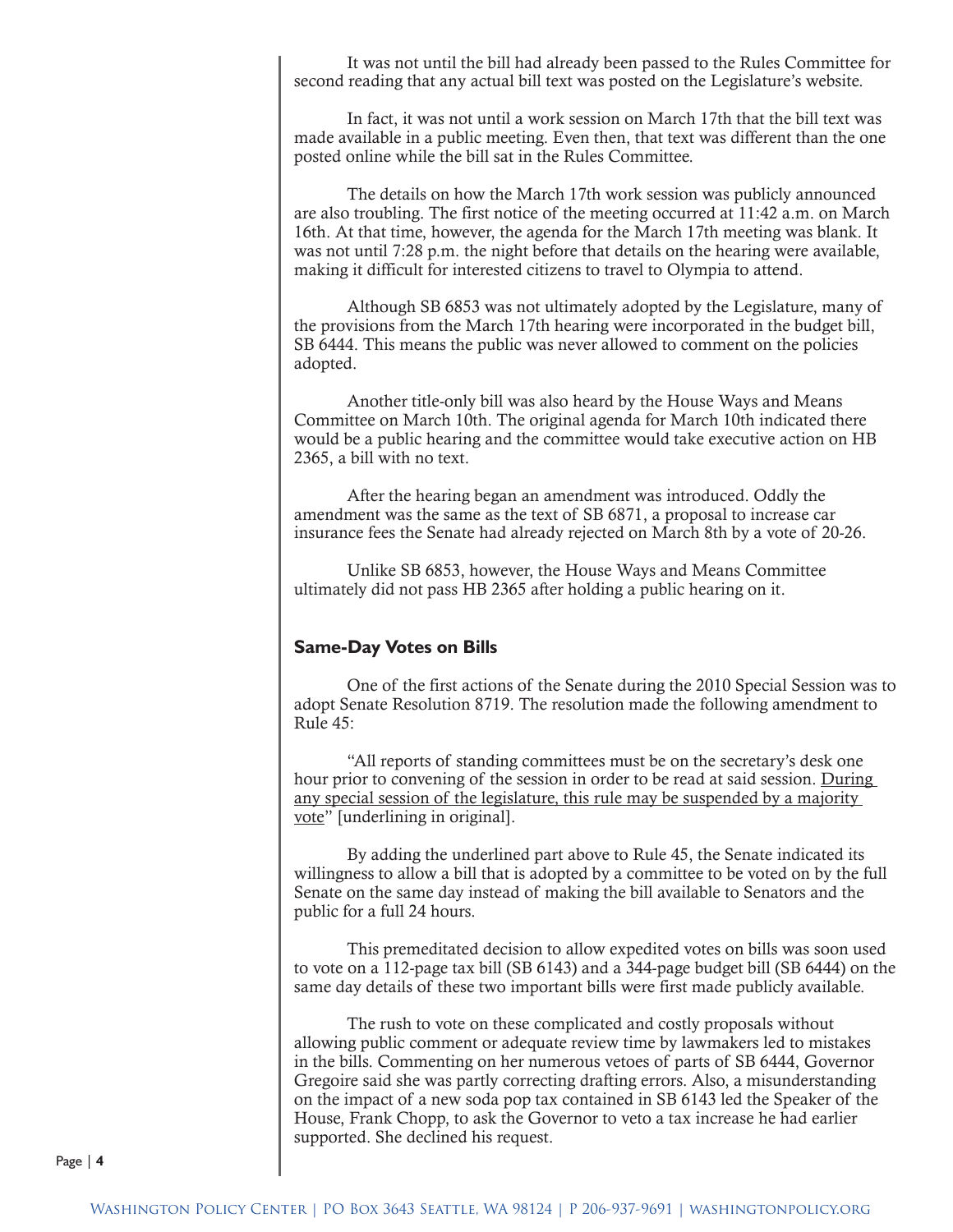Writing about the soda pop tax error, Jim Camden described the effect of rushing bills into law without timely public comment:

"Not to be a nag about the value of public hearings for important stuff government wants to do to us, but legislators' penchant for closed-door, back-room discussions of the tax plan they passed may have bit them in the posterior...

No one outside the handful of legislators and governor's staffers negotiating the budget saw the wording of the bill until about noon on the session's last day, and if they're honest, some legislators will admit they didn't read the tax bill before voting on it that night.

By the time the public saw the bill, it was on Gregoire's desk, awaiting a signature. At that point some of the soda industry's tax experts studied the language and discovered a problem: The exemption applied to bottlers but not to distributors...

Marty Brown, the director of the Office of Financial Management, said there was a lack of understanding on the state's part on how the business is structured. The law is written for bottlers in fact, not in name, and distributors don't qualify for the tax break, the Department of Revenue said.

Gregoire got a last-minute appeal from the industry to fix the problem. But she couldn't rewrite the legislation or issue a rule to provide the exemption she and the Legislature thought they were giving when the bill passed. Her only option was to veto the pop tax, which she said she couldn't do because the Legislature took the tough votes on the tax package and she didn't want to undo that. Instead, they'll try to fix it when they come back. Next year." ["Drafting in dark messed up soda tax," by Jim Camden, *The Spokesman Review*, May 2, 2010.]

#### **Conclusion**

When asked about the Session's lack of transparency and public involvement, Senate Majority Leader Lisa Brown said:

> "I think our processes are much more transparent than when I entered the Legislature. I don't think members are being somehow secluded from outside influence."

While some legislative leaders believe the recent Session was normal and transparent for lawmakers, it did not allow the public to adequately stay informed about, let alone participate in, the making of the laws under which they are required to live.

#### **Recommendations**

There are practical ways lawmakers can provide more transparency and allow greater public input into the legislative process. They could make permanent constitutional changes that would:

- Require 72-hour public notification before any bill could receive a public hearing.
- Prohibit title-only bills. No public hearing or vote should occur on a "ghost" bill."